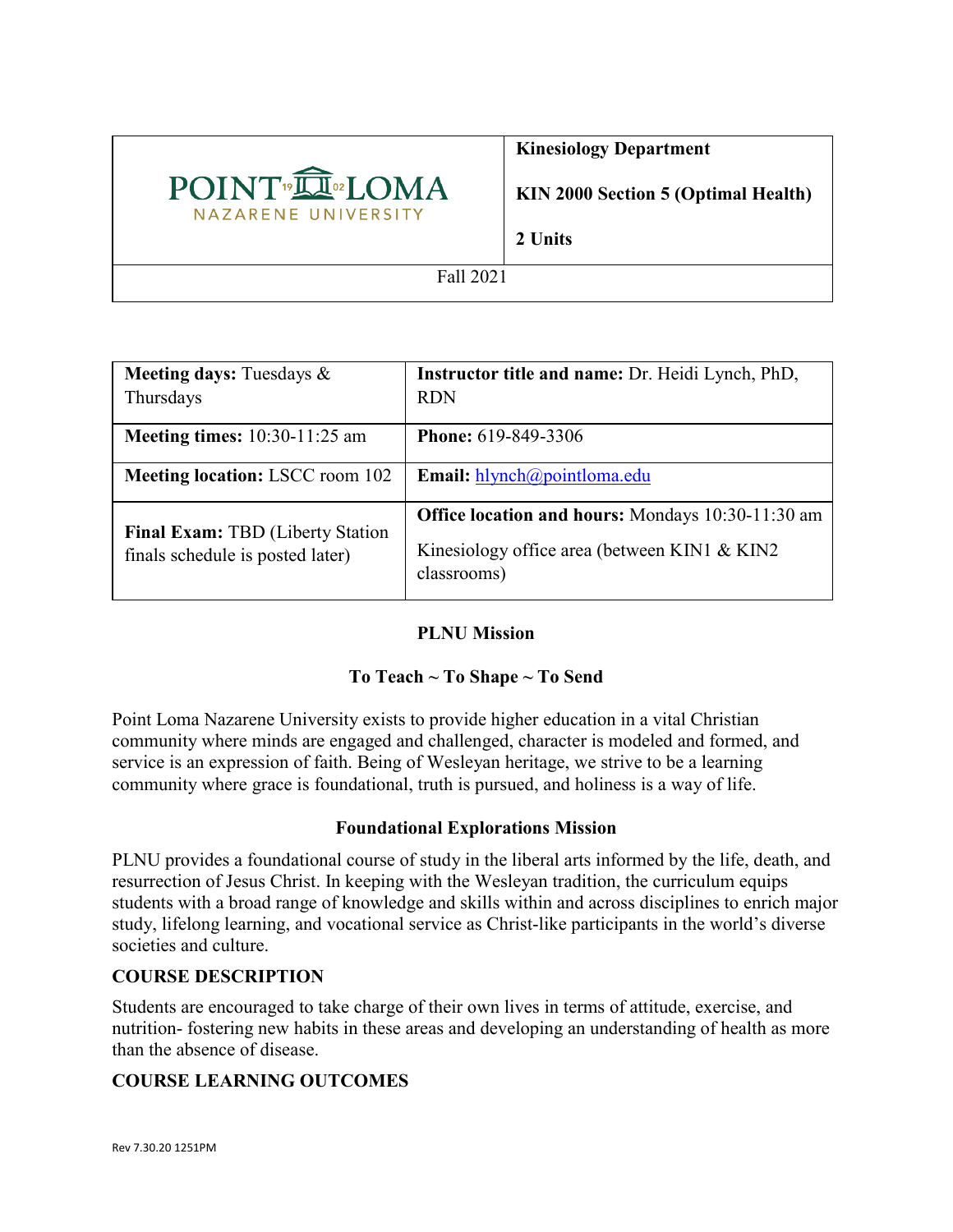Students will:

1. Develop a personal concept of optimal health and fitness, and understand national standards of optimal health and fitness

2. Be able to explain the role of nutrition in health promotion and weight management

3. Be able to develop a basic fitness program and explain the benefits of different types of exercise

4. Describe the associations between diet, lifestyle, and chronic disease prevention

**FOUNDATIONAL EXPLORATIONS LEARNING OUTCOMES**<br>This course meets the Institutional Learning Objective #2: "Students will develop a deeper and more informed understanding of self and others as they negotiate complex environments".

It also meets the Foundational Explorations Learning Objective 2a: "Students will develop an understanding of self that fosters personal well-being."

## **REQUIRED TEXTS AND RECOMMENDED STUDY RESOURCES**



"Eat, Drink and Be Healthy: The Harvard Medical School Guide to Healthy Eating"

by Walter Willett with Patrick J. Skerrett (2017) (**ISBN 9781501164774).**

**Please be sure to use the 2017 edition (not the older one)- it actually does make a difference for this particular book!**

Available at: https://www.amazon.com/exec/obidos/ASIN/1501164775?tag=simonsayscom

Other articles and short YouTube videos assigned for class will be available through Canvas.

It is the student's responsibility to complete all readings prior to class and come prepared to discuss topics covered in the assigned readings.

#### **Class Structure**

This is a lecture and activity class. Scheduled class meetings are primarily for lectures and group activities. Students are expected to engage in *at least 150 minutes per week of aerobic* exercise and *at least two days per week of strength training that targets all major muscle groups* (total body workout). Physical testing is intended to confirm participation in an exercise program. (Your grade does not depend on if you are in shape though!)

**Canvas**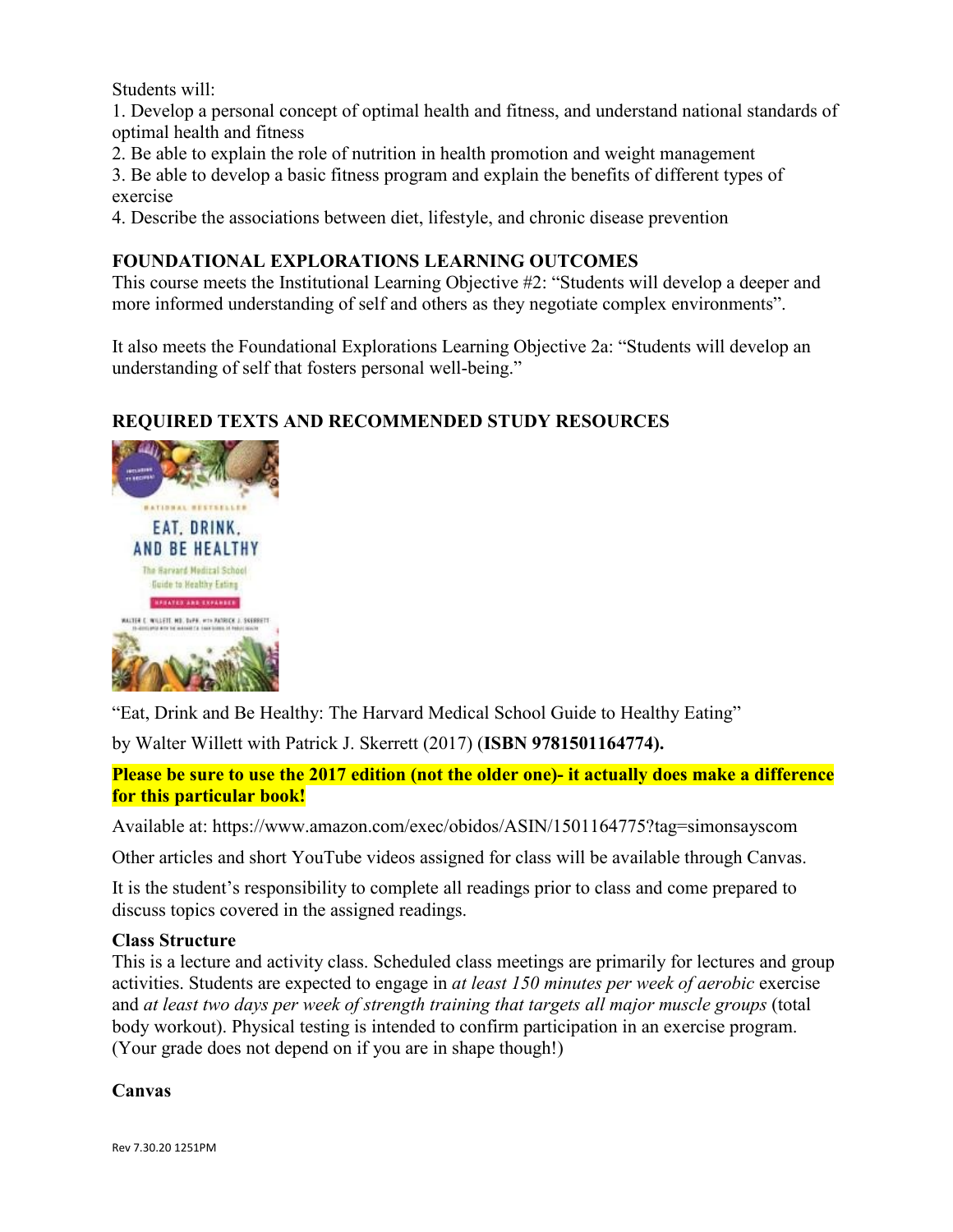Students must regularly check Canvas as any announcements related to class will be posted on Canvas. Quizzes covering the text will be taken online via Canvas. The course syllabus, assignments, lecture PowerPoints, and grades are also available on Canvas. Please note that PowerPoints may be modified up until the day of lecture.

#### **ASSESSMENT AND GRADING**

Grades will be based on the following:

|               | В             | C             |               |                |
|---------------|---------------|---------------|---------------|----------------|
| A 93-100      | $B+87-89$     | $C+77-79$     | $D+67-69$     | F Less than 59 |
| $A - 90 - 92$ | B 83-86       | $C$ 73-76     | $D$ 63-66     |                |
|               | $B - 80 - 82$ | $C - 70 - 72$ | $D - 60 - 62$ |                |

## **Standard Grade Scale Based on Percentages**

| <b>Assignment</b>                  | Points for each assignment | <b>Total points</b> |
|------------------------------------|----------------------------|---------------------|
| Fitness Assessments (pre $\&$      | 2(a)10                     | 20                  |
| post)                              |                            |                     |
| <b>Fitness Assessments Surveys</b> | 2@25                       | 50                  |
| $(\text{pre} \& \text{post})$      |                            |                     |
| Exams                              | 2(a)100                    | 200                 |
| Quizzes                            | 13@10                      | 130                 |
| Final exam (cumulative)            | 1(a)150                    | 150                 |
| Activity logs                      | 15@10                      | 150                 |
| Nutrition analysis                 | 1(a)100                    | 100                 |
| Total                              |                            | 800                 |

| <b>Week</b> | <b>Class date</b> | <b>Class content</b>                            | Assignment due date*                                  |
|-------------|-------------------|-------------------------------------------------|-------------------------------------------------------|
| Week 1      | Thurs $9/2$       | Intro                                           | Activity Log 1                                        |
| Week 2      | Tues $9/7$        | <b>Women's fitness testing (main</b><br>campus) | Chapter 1 quiz                                        |
|             | Thurs 9/9         | <b>Men's fitness testing (main</b>              | Chapters 2-3 quiz                                     |
|             |                   | campus)                                         | Activity Log 2                                        |
| Week 3      | Tues $9/14$       | Body image, weight<br>management                | Chapter 4 quiz                                        |
|             | Thurs $9/16$      | Body image, weight<br>management                | Activity Log 3                                        |
| Week 4      | Tues $9/21$       | Sustainability, ethics, & health                | Chapter 12 quiz                                       |
|             | Thurs $9/23$      | Sustainability, ethics, & health                | Read "Loving the Least of<br>These"<br>Activity Log 4 |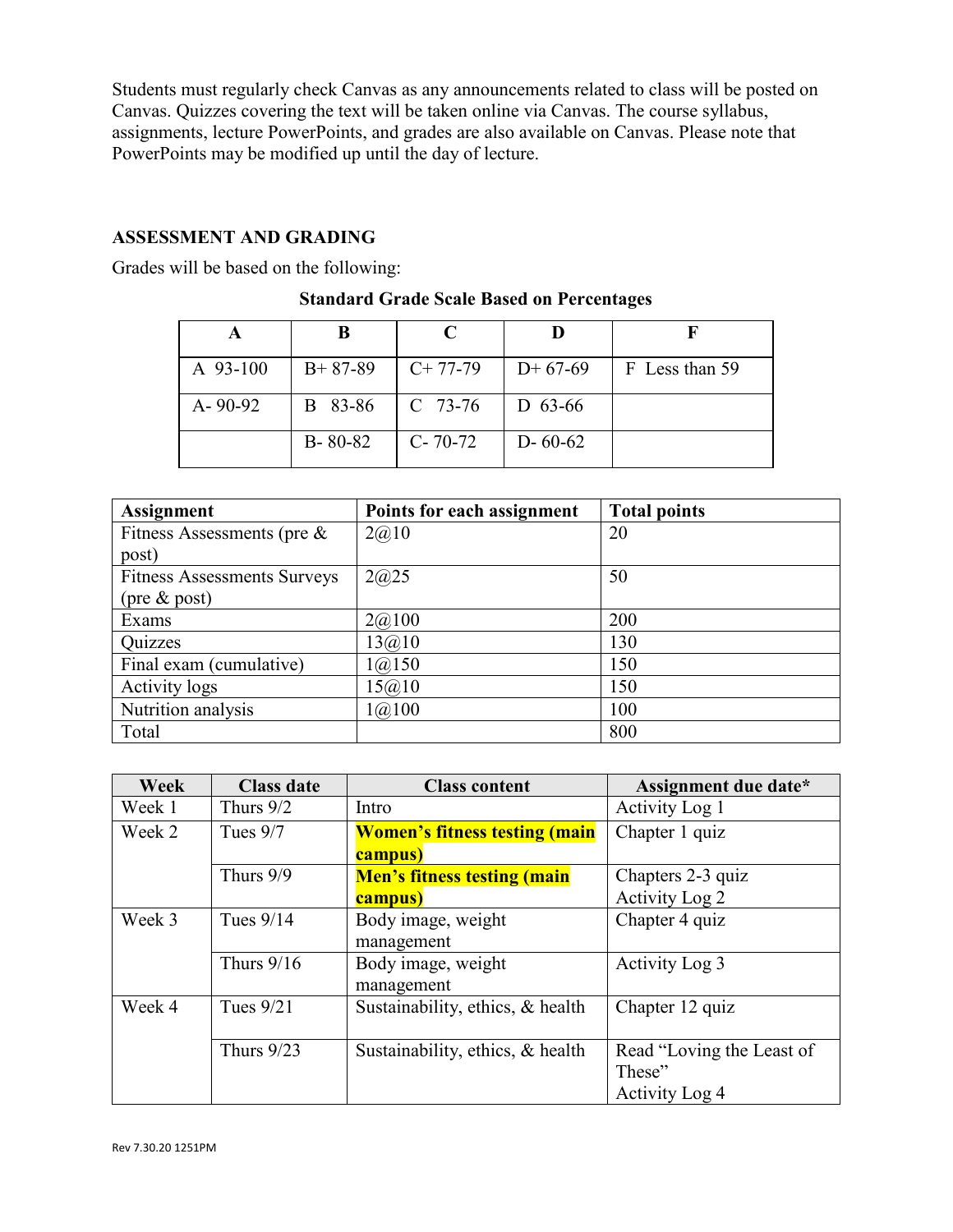| Week 5        | <b>Tues 9/28</b>   | Metabolism & energy systems                      | Reading: cardiovascular<br>system |
|---------------|--------------------|--------------------------------------------------|-----------------------------------|
|               | <b>Thurs 9/30</b>  | Metabolism & energy systems                      | Activity Log 5                    |
| Week 6        | Tues $10/5$        | Muscle contractions & weight<br>lifting          | Quiz on Canvas reading #1         |
|               | <b>Thurs 10/7</b>  | Muscle contractions & weight<br>lifting          | Activity log 6                    |
| Week 7        | Tues 10/12         | Review for exam 1                                |                                   |
|               | Thurs 10/14        | <b>EXAM1</b>                                     | Activity log 7                    |
| Week 8        | Tues 10/19         | Go over exam 1, nutrition<br>analysis assignment |                                   |
|               | Thurs 10/21        | Healthful dietary patterns                       | Activity log 8                    |
| Week 9        | Tues 10/26         | Dietary fat                                      | Chapter 5 quiz                    |
|               | <b>Thurs 10/28</b> | Carbohydrates                                    | Chapter 6 quiz                    |
|               |                    |                                                  | Chapter 8 quiz                    |
|               |                    |                                                  | Activity log 9                    |
| Week 10       | Tues 11/2          | Protein                                          | Chapter 7 quiz                    |
|               | <b>Thurs 11/4</b>  | Vitamins & minerals                              | Chapter 10 quiz                   |
|               |                    |                                                  | Chapter 11 quiz                   |
|               |                    |                                                  | Activity log 10                   |
| Week 11       | <b>Tues 11/9</b>   | Review for Exam 2                                |                                   |
|               | <b>Thurs 11/11</b> | <b>EXAM2</b>                                     | Activity log 11                   |
| Week 12       | Tues 11/16         | Alcohol                                          | Chapter 9 quiz                    |
|               | Thurs 11/18        | Sleep                                            | Activity log 12                   |
| Week 13       | Tues 11/23         | <b>NO CLASS: HAPPY</b>                           |                                   |
|               | Thurs 11/25        | <b>THANKSGIVING!</b>                             | Activity log 13                   |
| Week 14       | Tues 11/30         | <b>Stress</b>                                    |                                   |
|               | <b>Thurs 12/2</b>  | Putting together a plan                          | Activity log 14                   |
| Week 15       | Tues 12/7          | <b>Women's fitness testing (main</b>             |                                   |
|               |                    | campus)                                          |                                   |
|               | <b>Thurs 12/9</b>  | <b>Men's fitness testing (main</b>               | Activity log 15                   |
|               |                    | campus)                                          |                                   |
| <b>Finals</b> |                    |                                                  |                                   |
| Week          |                    |                                                  |                                   |

**\***Quizzes are due BEFORE class begins. Activity Logs are due the Sunday night at the end of each week\*

# **STATE AUTHORIZATION**

State authorization is a formal determination by a state that Point Loma Nazarene University is approved to conduct activities regulated by that state. In certain states outside California, Point Loma Nazarene University is not authorized to enroll online (distance education) students. If a student moves to another state after admission to the program and/or enrollment in an online course, continuation within the program and/or course will depend on whether Point Loma Nazarene University is authorized to offer distance education courses in that state. It is the student's responsibility to notify the institution of any change in his or her physical location. Refer to the map on [State Authorization](https://www.pointloma.edu/offices/office-institutional-effectiveness-research/disclosures) to view which states allow online (distance education) outside of California.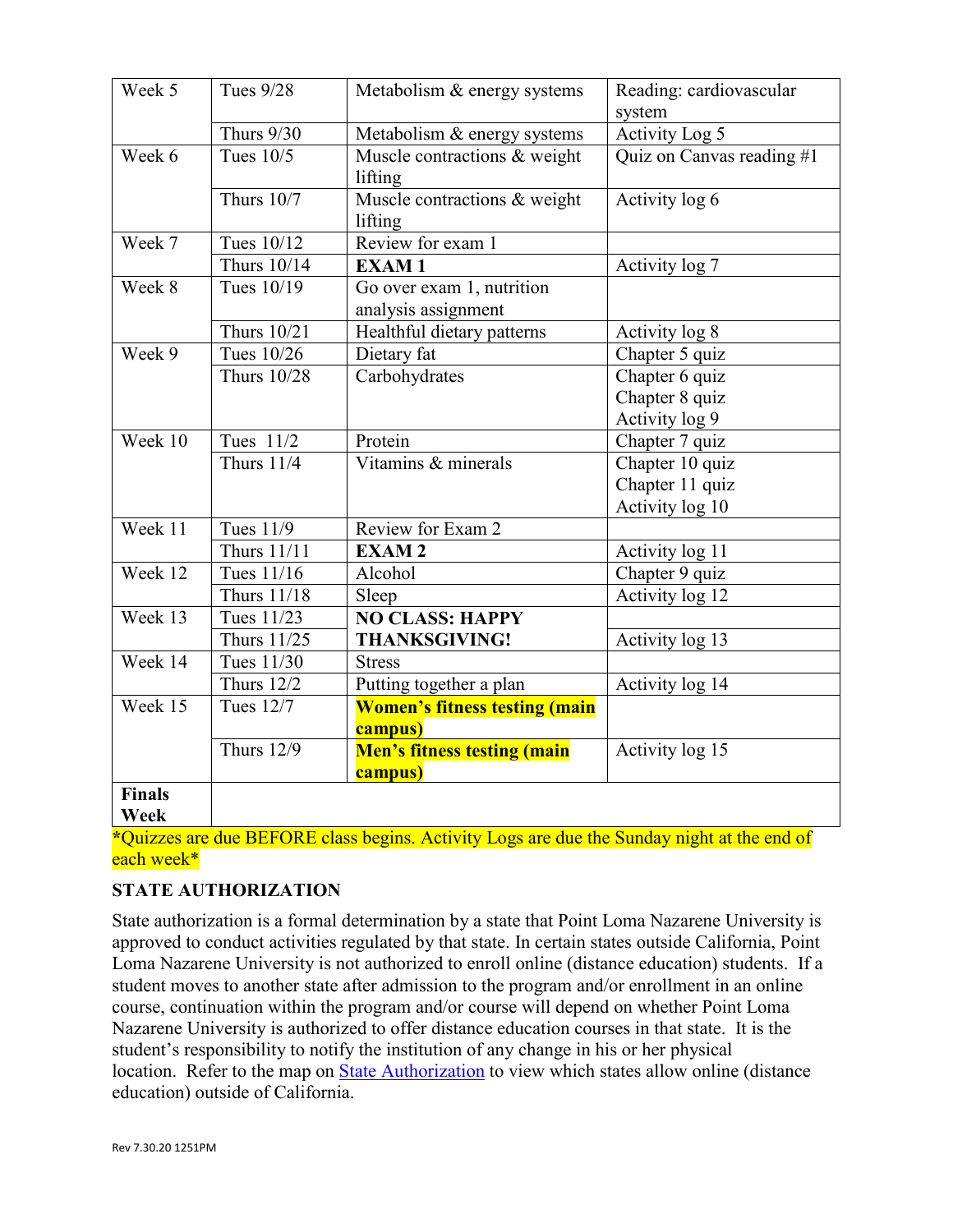## **INCOMPLETES AND LATE ASSIGNMENTS**

All assignments are to be submitted by the due date listed. Incomplete assignments will be graded in their submitted form. **Late assignments will receive a 50% deduction** (ex: if an assignment is worth 100 points, the maximum it would be possible to earn with a perfect score would be 50 points). Extensions to complete assignments or to submit late assignments will not be granted except under extenuating circumstances (ex: death in family, hospitalization). *It is your responsibility to be attentive to the course schedule and assignment due dates.*

## **PLNU COPYRIGHT POLICY**

Point Loma Nazarene University, as a non-profit educational institution, is entitled by law to use materials protected by the US Copyright Act for classroom education. Any use of those materials outside the class may violate the law.

## **PLNU ACADEMIC HONESTY POLICY**

Students should demonstrate academic honesty by doing original work and by giving appropriate credit to the ideas of others. Academic dishonesty is the act of presenting information, ideas, and/or concepts as one's own when in reality they are the results of another person's creativity and effort. A faculty member who believes a situation involving academic dishonesty has been detected may assign a failing grade for that assignment or examination, or, depending on the seriousness of the offense, for the course. Faculty should follow and students may appeal using the procedure in the university Catalog. See [Academic Policies](https://catalog.pointloma.edu/content.php?catoid=41&navoid=2435#Academic_Honesty) for definitions of kinds of academic dishonesty and for further policy information.

## **PLNU ACADEMIC ACCOMMODATIONS POLICY**

While all students are expected to meet the minimum standards for completion of this course as established by the instructor, students with disabilities may require academic adjustments, modifications or auxiliary aids/services. At Point Loma Nazarene University (PLNU), these students are requested to register with the Disability Resource Center (DRC), located in the Bond Academic Center [\(DRC@pointloma.edu](mailto:DRC@pointloma.edu) or 619-849-2486). The DRC's policies and procedures for assisting such students in the development of an appropriate academic adjustment plan (AP) allows PLNU to comply with Section 504 of the Rehabilitation Act and the Americans with Disabilities Act. Section 504 prohibits discrimination against students with special needs and guarantees all qualified students equal access to and benefits of PLNU programs and activities. After the student files the required documentation, the DRC, in conjunction with the student, will develop an AP to meet that student's specific learning needs. The DRC will thereafter email the student's AP to all faculty who teach courses in which the student is enrolled each semester. The AP must be implemented in all such courses.

If students do not wish to avail themselves of some or all of the elements of their AP in a particular course, it is the responsibility of those students to notify their professor in that course. PLNU highly recommends that DRC students speak with their professors during the first two weeks of each semester about the applicability of their AP in that particular course and/or if they do not desire to take advantage of some or all of the elements of their AP in that course.